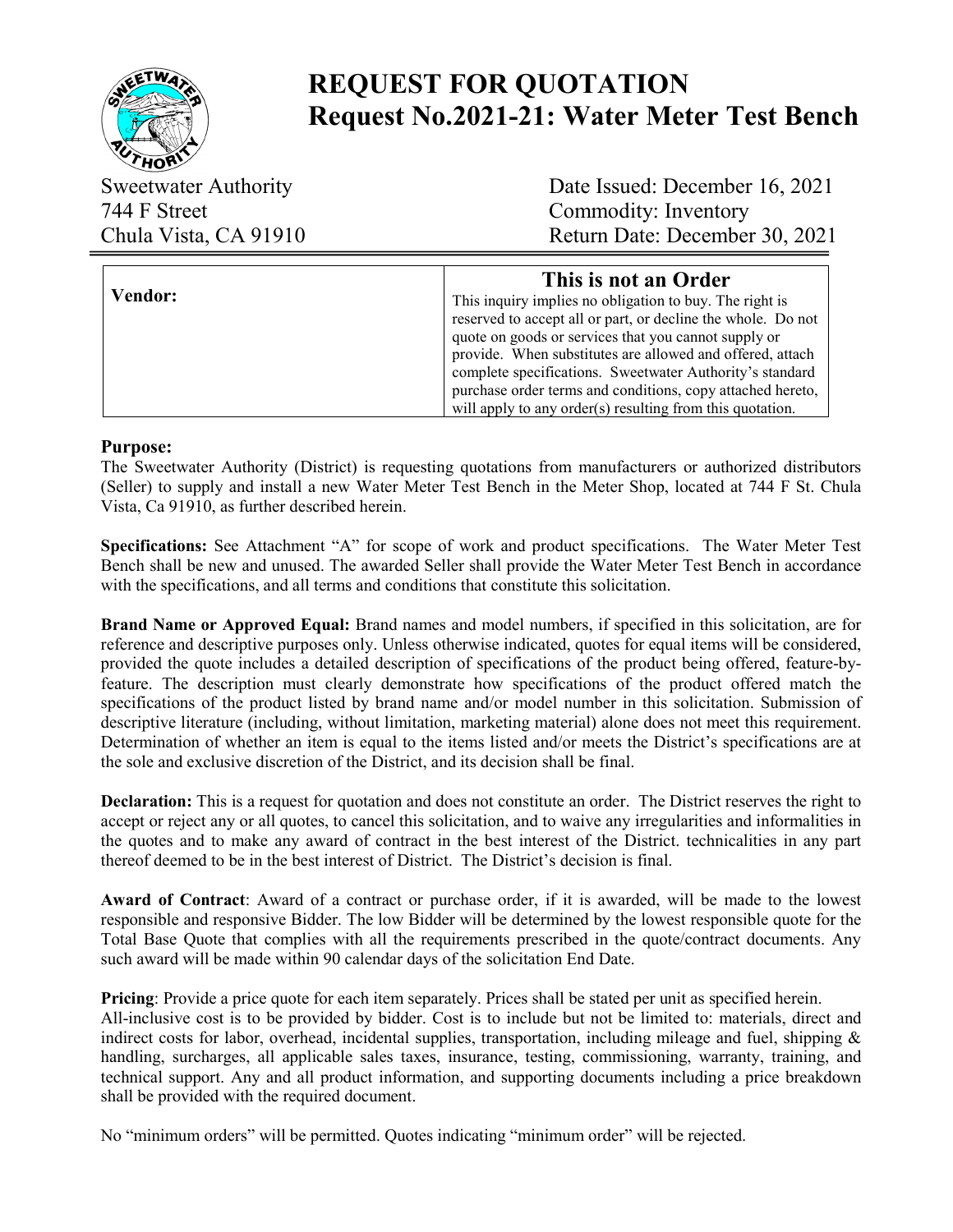**Parts & Maintenance Manuals:** An operation manual as well as separate parts and maintenance manuals must be included with each unit, at no additional cost to the District at time of delivery.

**Payment**: Net 30 after submission of an invoice upon acceptance of delivery, installation, testing, integration, and commissioning.

**Delivery Address**: The awarded Seller shall be responsible for the delivery of the item(s) to the following location:

Sweetwater Authority Warehouse 744 F Street Chula Vista, CA 91910

The destination/delivery/freight charges to this location should be quoted separately in the specified line item. Seller shall also provide a Delivery Date after receipt of order on the Quote Section.

The following documents form a part of any resulting purchase order or contract:

- **Purchase Order**
- **RFO**
- **Seller Quotation**
- Sweetwater Authority General Terms & Conditions, attached hereto

#### **EXHIBIT "A" SCOPE OF WORK AND PRODUCT SPECIFICATIONS**

#### 1. **PURPOSE**

The Sweetwater Authority (District) has over 32,000 metered service connections, serving water to over 190,000 customers. The District's goal is to maximize water meter service life to efficiently manage costs while capturing full revenues for all water sold. The District is requesting quotations to furnish one (1) new AWWA-compliant cold-water meter test bench to aid in our current meter testing program.

The awarded bidder shall supply and install a new Water Meter Test Bench in the Meter Shop, located at 744 F St., Chula Vista, CA 91910, as further described herein.

Awarded Seller shall provide all labor, equipment, transportation, materials, supplies, insurance, and incidentals, necessary to perform work in accordance with the specifications and provisions herein.

#### **2. SPECIFICATIONS**

#### 2.1. Meter Test Bench Requirements

Minimum Specifications to be equal or greater than: Ford IATB-072-RLRL-AMSII-500 Indianapolis Akron Combination Test Bench with SDP-7-72-NL 2" Discharge Pipe.

2.1.1. The combination meter test bench shall be capable of testing 5/8" meters, 5/8" x  $\frac{3}{4}$ " meters,  $\frac{3}{4}$ " meters, 1" meters, 1 and ¼" meters, 1 and ½" meters and 2" meters. The test bench shall be able to test a total of seven (7)  $5/8$ " and  $5/8$ " x  $\frac{3}{4}$ " meters in combination, six (6)  $\frac{3}{4}$ " meters in combination,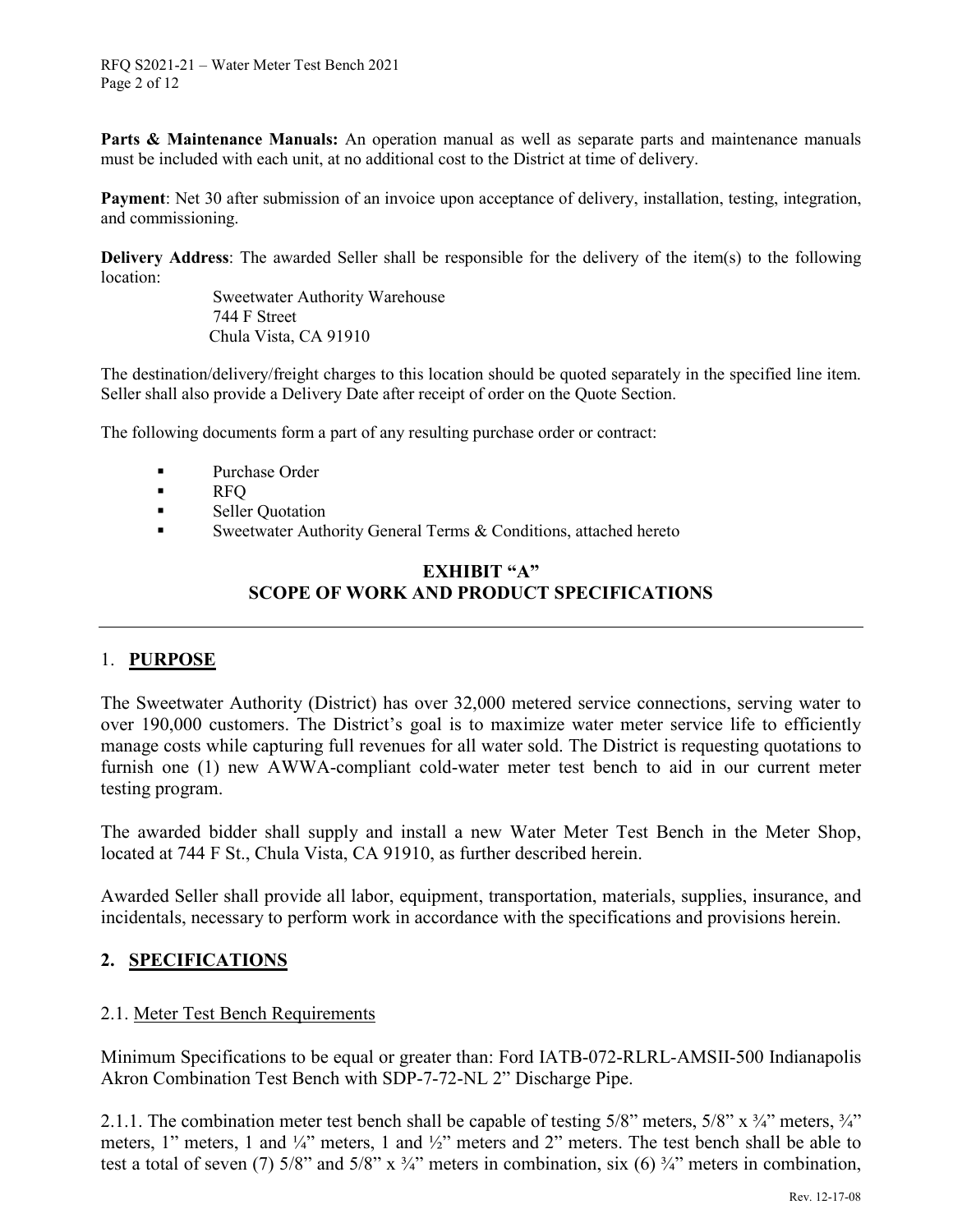five (5) 1" meters in combination, two (2) 1 and  $\frac{1}{4}$ " meters in combination, two (2)  $1\frac{1}{2}$ " meters in combination and two (2) 2" meters in combination.

2.1.2. There shall be a spring-loaded fork at each small row meter station to stabilize meter alignment. There shall be a screw jack platform at each medium row station to align meter ports with bench ports.

2.1.3. The meter test bench shall be manufactured and designed for right to left or left to right flow as dictated by the District at the time of award of a contract.

2.1.4. The main test bench water passage shall be manufactured of AWWA approved materials (brass). The pan and lower shelf shall be constructed of type 316 stainless steel and be supported by structural steel legs that are powder coated. All bolts shall be 316 stainless steel. The drip pan shall cover the entire bench test area and collect all water draining from bench upon test completion.

2.1.5. All valves that come into contact with water, except blow-off and bleeder valves, shall be pneumatically operated. Control valves in contact with water shall be constructed of 316 stainless steel. Control valves shall be designed to minimize potential adverse hydraulic pressure surges. Outlet flow control valves shall be pneumatically operated with a metal-geared rack and pinion actuator. Outlet flow control valves shall have factory calibrated I/P positioners installed. A bleeder valve shall be provided at the outlet of each meter test station to precisely set each meter register before the test. The test bench shall have a blow-off valve to release water pressure after the test.

2.1.6. Scales shall be NTEP certified and approved as legal for trade. Scale shall be calibrated at the bench manufacturer and traceable to NIST. Scale load cells shall be hermetically sealed. The scale shall be a 60" x 60" high resolution industrial floor scale with a custom flow rate program.

2.1.7. There shall be a large-scale pressure gauge (psi) with pulse snubber located at the beginning and end of each row.

2.1.8. The test bench shall be rated for a working pressure of 150 psi. The test bench shall be capable of high-volume tests up to 500 gallons.

2.1.9. Recirculating system and tank set up to handle the flow requirements for testing all meter's sizes.

- 2.1.10. 650-gallon poly water supply tank
- 2.1.11. All equipment mounted on a stainless-steel skid.
- 2.1.12. All electrical cables required for operations
- 2.1.13. Flow control bypass to allow pump to flow water between tests.
- 2.1.14. Return pump with control relay.

### 2.2. Industrial Automation

2.2.1. All electronic connections shall be IP67 rated.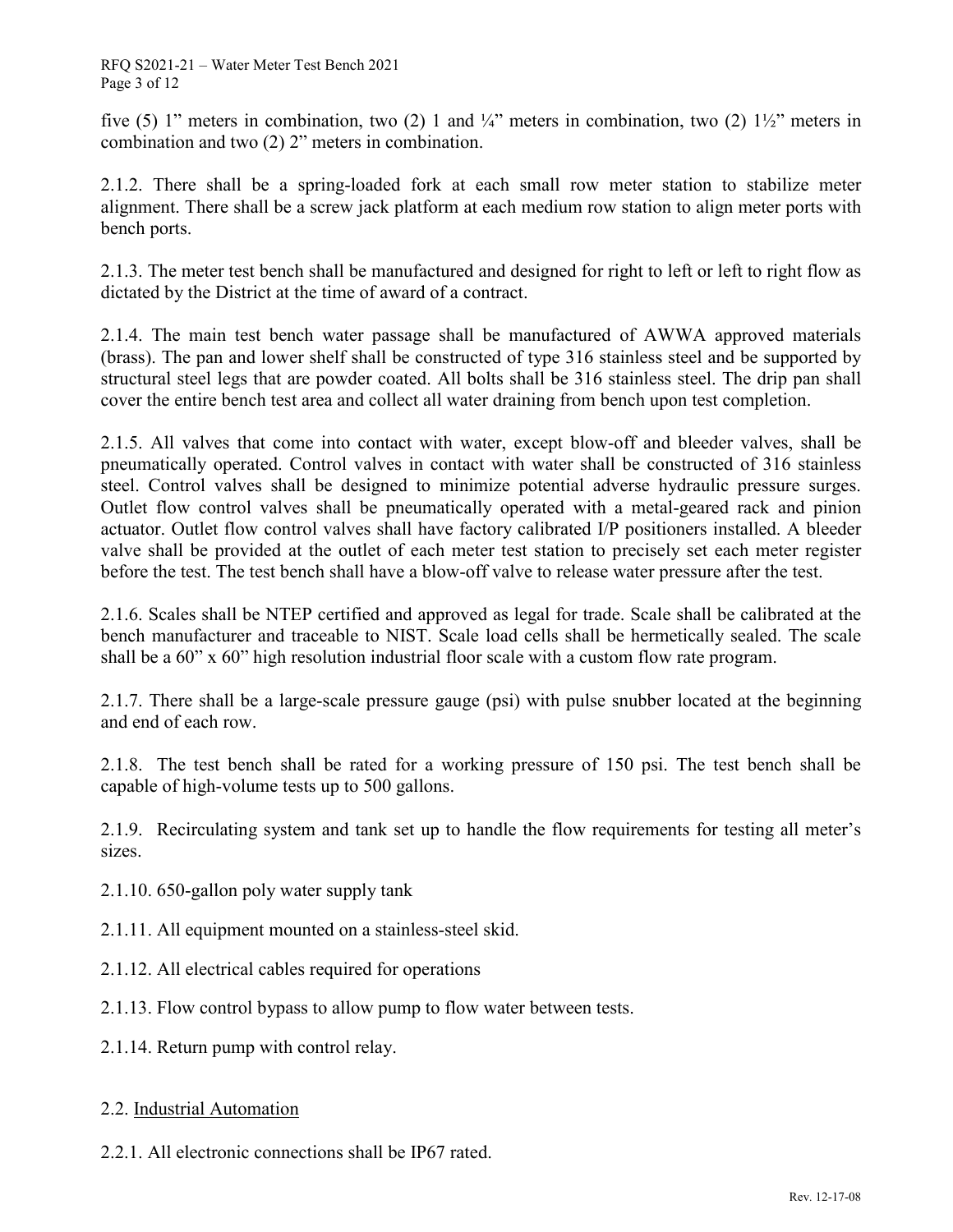2.2.2. The Panel PC shall be IP67 rated with a touch screen to operate the test and allow for data entry. It shall operate on the Embedded Windows 10 operating system.

2.2.3. The meter bench software shall be menu guided with onscreen instructions. The software shall have preprogrammed AWWA tests per the M6 manual and AWWA standards. It shall be capable of user-defined tests that are customizable. The software shall automatically run safety setup procedures and control all requirements necessary to facilitate a meter test. Software and meter testing documentation shall be stored in the Panel PC for easy user access. The software shall allow for user profiles and access rights administration.

2.2.4. The software shall create a complete log file of user inputs which can be referenced for troubleshooting. The HMI software shall run in Visu+.

2.2.5. The bench software shall not require additional licenses to purchase or subscribe to in order to maintain functionality of the bench.

2.2.6. The system PLC shall control and automate all flow control. Flow rate shall be displayed as requested by the District upon commissioning of the bench. The system shall automatically correct for water temperature. The system PLC shall be programmed in the Phoenix Contact PC WORX language.

2.2.7. The meter bench system shall allow for connection with the District network via TCP/IP protocol using standard cat 6 cabling with RJ45 connectors.

2.2.8. The bench automation software shall not allow meters to be unclamped unless it is safe to do so. Prior to release of the meter clamps, all internal pressure shall be purged automatically.

2.2.9. The bench shall have an LED status light. The status light shall follow industry standard protocols to display on and off status.

2.10. The bench shall have emergency stop controls and they shall be placed at a location as requested by the District.

2.11. All enclosures shall be NEMA 4 rated.

## 3. **INSTALLATION**

3.1.1 The bench manufacturer shall provide factory assistance in setup, installation and commissioning as necessary to ensure a complete working meter test bench. This may include a recommended setup and installation manual as well as service calls to assist District staff with mounting of the equipment.

## **4. COMMISSIONING**

4.1.1. Bench manufacturer shall provide factory personnel to do final commissioning of the system. Said personnel shall provide up to 16 hours of training at the District's request. Training shall be coordinated with the District staff.

4.1.2. The Bench manufacturer shall perform a Factory Acceptance Test (FAT) that provides sufficient testing to allow for Site Acceptance Testing (SAT) to be ordered from the District. Results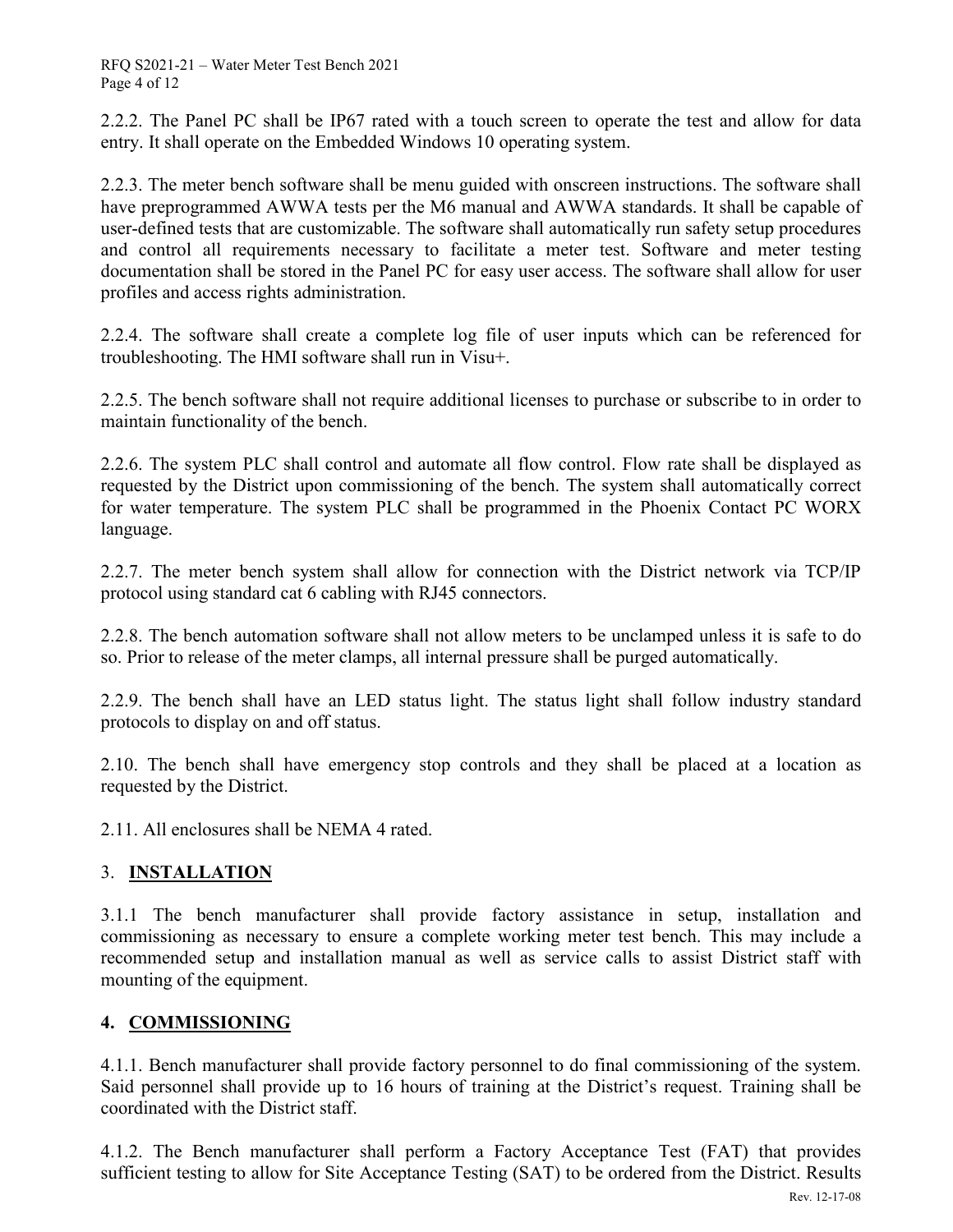RFQ S2021-21 – Water Meter Test Bench 2021 Page 5 of 12

from the FAT shall be provided to the District for review and approval. Upon approval of FAT, the Seller can ship the unit to the District for final installation and site commissioning.

4.1.3. Site commissioning shall include Site Acceptance Testing (SAT). Meter bench manufacturer shall submit to the District a schedule and list of items for site acceptance. Site acceptance shall include verification of all automated protocols that the bench is capable of providing. It shall include verification of panel wiring and that all control wiring is properly labeled and landed.

4.1.4. SAT shall be done in the presence of the District Water Meter Division assigned personnel. All items that fail to pass shall be corrected prior to retest.

### **5. DOCUMENTATION AND AS-BUILTS**

5.1.1. The Seller supplying the District with the meter test bench shall supply a 3-ring binder containing all operations and maintenance information required for the bench. This shall include a basic functional specification that describes standard operation of the bench, instructions on how to setup and run a meter test, all maintenance requirements and standard maintenance schedules. The bench shall also include any safety requirements related to operation of the bench.

5.1.2 The Seller shall also supply as-builts for the bench documenting for any field changes necessary for installation or commissioning, a bill of materials for all items in the control panel, a process and instrumentation diagram, loop diagrams, wiring diagrams for all the panels provided including analog inputs, analog outputs, discrete inputs, discrete outputs, terminal blocks, etc. Also included will be the panel drawings that specify all system equipment in the panel, including, but not limited to, PLCs, HMI's, input/output cards, timers, fuses, circuit breakers, switches, panel dimensions, power supplies and relays.

#### **6. WARRANTY**

6.1.1 The Seller shall provide a five (5) year warranty on all mechanical and electrical components. The computer shall carry a one-year warranty. The Seller shall warranty all collars to be free of defects. Any additional warranties for related equipment or control components shall be provided after installation and acceptance by the District as complete. Upon District acceptance of a complete installation, the warranties shall begin.

#### **Proposals /Responses**

All responses must be typewritten or in ink. No pencil figures or erasures are permitted. Mistakes must be crossed out, corrections inserted adjacent thereto, and initialed in ink by the person signing the quotation.

#### *Bidder shall solely bear all costs associated with preparing and submitting a quotation.*

#### **Request for Information/Clarification**

Any questions, interpretations, or clarifications of this RFQ must be requested in writing via electronic mail at [Purchasing@sweetwater.org](mailto:Purchasing@sweetwater.org) or facsimile at (619)427-9574. All questions must be received no later than **11:00 A.M. on December 23, 2021**.

All questions will be answered in writing. Both questions and answers may be distributed, without identification of the inquirer(s), to all Suppliers who are on record as having received this RFQ via an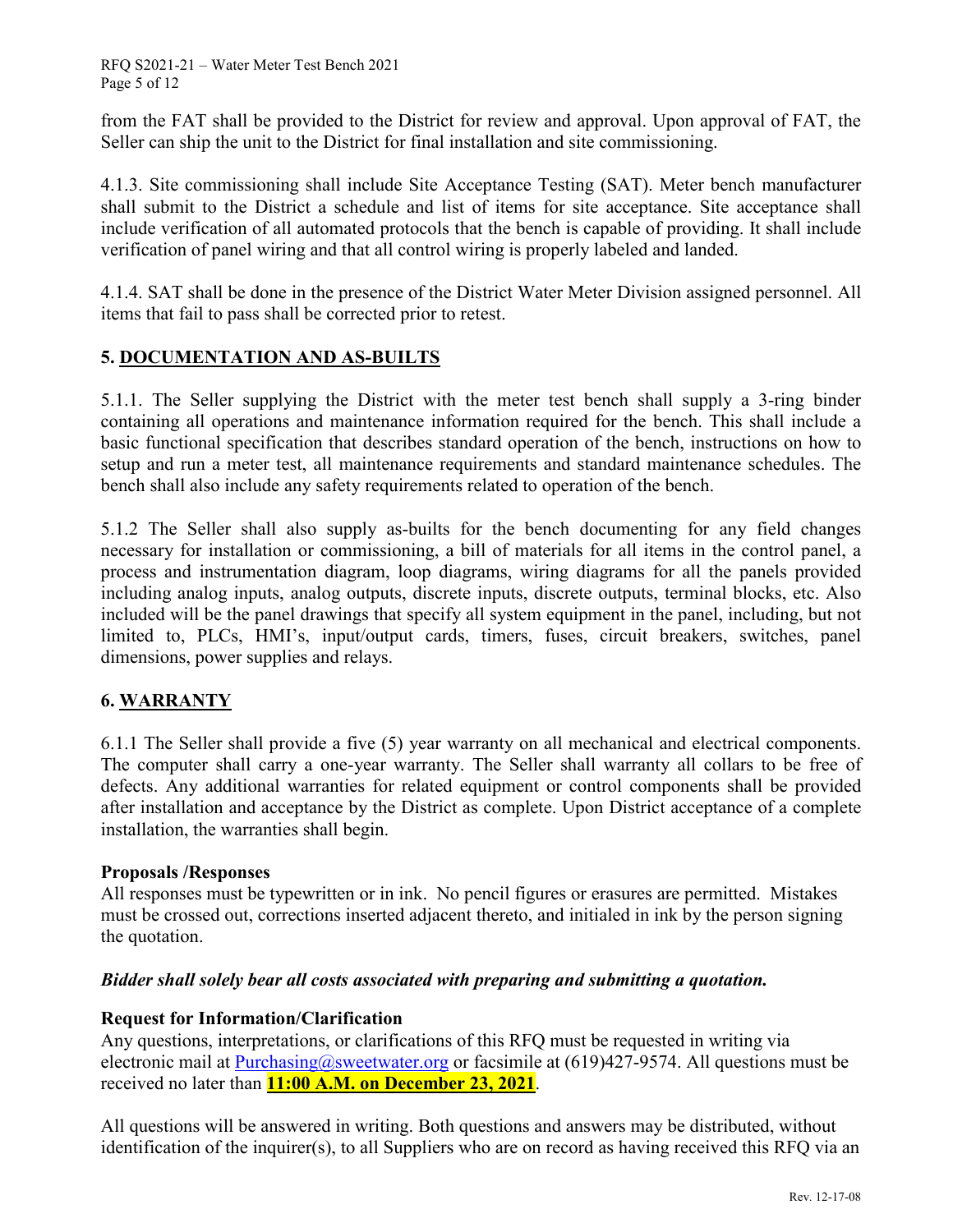RFQ S2021-21 – Water Meter Test Bench 2021 Page 6 of 12

addendum. Questions and requests received after the date and time will be received at the discretion of Sweetwater Authority and may not be considered.

#### **Quote Addendums**

Do not rely on any oral or telephonic changes or modifications. All changes and modifications will be confirmed in writing by a Sweetwater Authority authorized representative. Any and all quote addendums must be expressly acknowledged and included with your response.

Bidders should check the Authority's web site [www.sweetwater.org](http://www.sweetwater.org/) (About Us, Bids & RFQs) to obtain copies of addendums and forms.

#### **Quote Validity**

Proposals/quotes are valid for ninety (90) days from opening.

#### **Evidence of Responsibility**

Upon request by the Sweetwater Authority, a bidder shall submit promptly to the Authority's satisfaction, evidence showing the bidder's financial resources, experience, qualifications, available organizational resources, and any other information or qualifications that may be required to determine the bidder's responsibility, ability, and capability to perform under any resulting contract.

#### **Qualifications**

Bidder must be a manufacturer or authorized distributor of the manufacturer for the water meters proposed.

#### **Packaging**

Packaging must be of sufficient quality and strength to adequate protect the goods against jolting, rough handling, accidents, and all other dangers inherent in the movement, handling, transportation, and storage of the goods.

#### **AWWA Standards and Approved Materials List**

All materials and fittings must meet or exceed AWWA specifications and be listed in Sweetwater Authority's Approved Materials List, Revised November 2008 which is incorporated herein and made a part hereof by this reference. If you do not have a copy, a copy can be obtained by calling Engineering at 619-420-1413.

#### **Markings**

All ductile-iron fittings shall have distinctly cast on the outside of the body the identity of the standard; the pressure rating; nominal diameter of the openings; manufacturer's identification; the country where cast; the letters DI or word "Ductile"; and the number of degrees or fraction of the circle on all bends.

#### **Assembly Bill 1953**

All bronze components in contact with potable water shall be lead free in accordance with Assembly Bill 1953 (AB1953), excluding service saddles, backflow preventers for non-potable services, such as irrigation and industrial, and water distribution main gate valves that are greater than two (2) inches.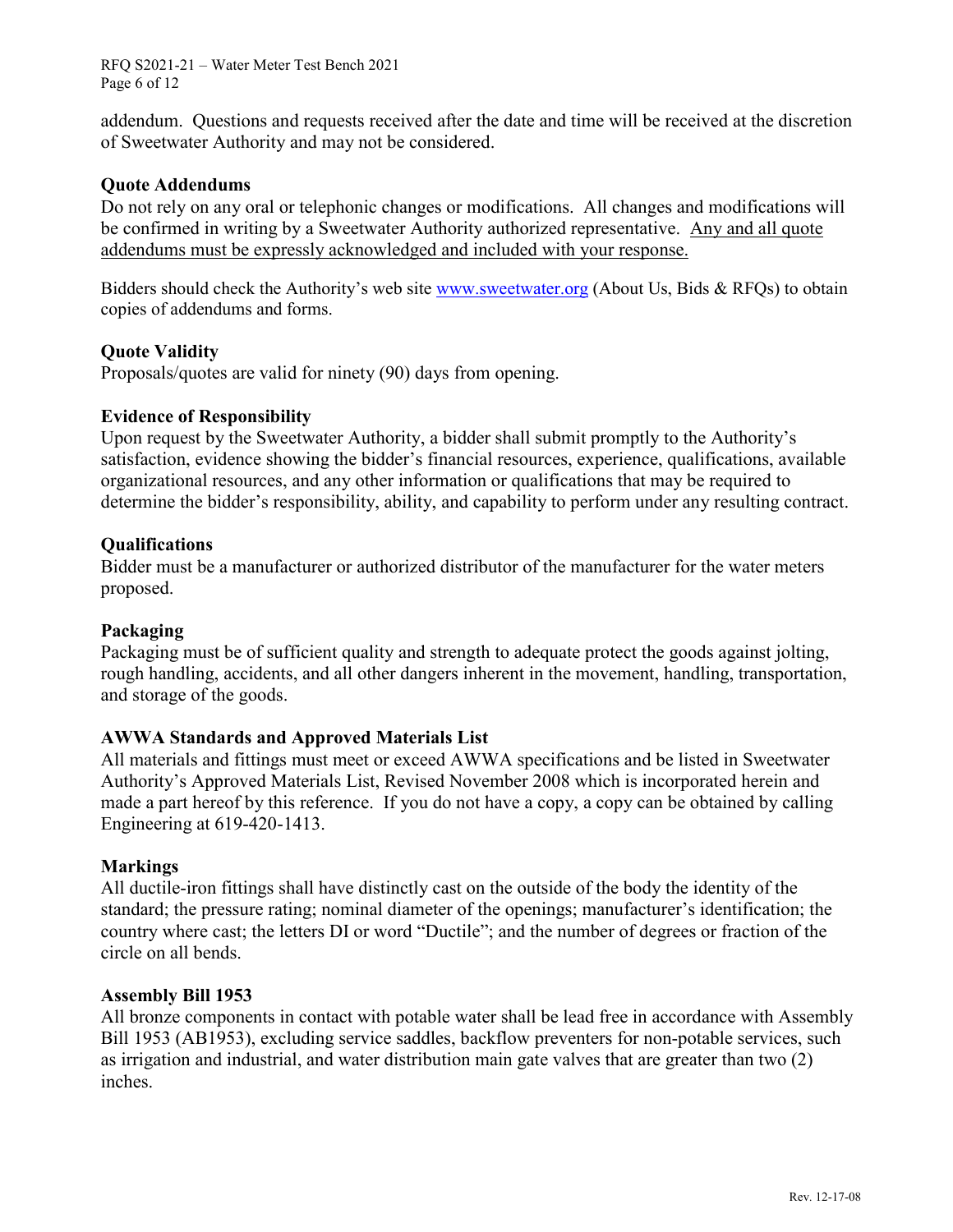RFQ S2021-21 – Water Meter Test Bench 2021 Page 7 of 12

#### **Inspection**

Delivery does not constitute acceptance. Sweetwater Authority reserves the right to inspect any equipment, materials or goods provided for conformance to the specifications contained herein. Inspection of Work shall not relieve Bidder of the obligation to fulfill all conditions of the Contract.

| Mail responses to: | <b>Sweetwater Authority</b>              |
|--------------------|------------------------------------------|
|                    | 744 F Street                             |
|                    | Chula Vista, CA 91910                    |
|                    | Attn: Purchasing/ <b>Quote #S2021-21</b> |
|                    |                                          |

#### **Any responses received at Purchasing after the above deadline will be rejected and returned as non-responsive.**

#### **Results**

Quote results **will not** be given out over the phone. To obtain quote results, please provide a selfaddressed stamped envelope referencing the quote number. Envelopes may be submitted with the quote, or mailed directly to the Purchasing Section. They will be kept on file until the quote opens and the extensions are verified. After the proposals have been reviewed and a final decision has been made, notification will be sent to all participants.

Results will be posted on the Authority website at [www.sweetwater.org,](http://www.sweetwater.org/) under Bids & RFQs.

#### **Right to Waive or Reject**

Sweetwater Authority reserves the right to reject any or all proposals/quotes or to waive any minor irregularities in any proposal/quote or in the bidding process. Sweetwater Authority reserves the right to cancel, in whole or in part, this RFQ. This RFQ does not commit the Sweetwater Authority to award a contract, to defray any costs incurred in the preparation of a Quotation, or to procure or contract for work. Quotes must be submitted in a sealed envelope bearing on the outside the name of the bidder, bidder's address, and quote title.

#### **Withdrawal of Quote**

Any quote may be withdrawn or revise (by withdrawal of one quote and submission of another) a quote, provided that the bidder's request for withdrawal is received at the Purchasing department in writing before the time specified for opening quotes. Revised quotes must be submitted as specified herein. The request for withdrawal shall be executed by the bidder or by his duly authorized representative.

#### **Award**

If an award is made, the three-year contract/agreement shall be by annual purchase order. Individual purchase order number will be issued when meters are requested. The contract will be award based on the proposal that best meets Sweetwater Authority's needs. Responses will be evaluated on a variety of factors as described below (in on particular order).

- $\triangleright$  Bidder's responsiveness to the specifications
- $\triangleright$  Qualifications to provide the required meters
- $\triangleright$  Ability of Respondent to perform under the terms and conditions specified
- $\triangleright$  References from other clients
- $\triangleright$  Pricing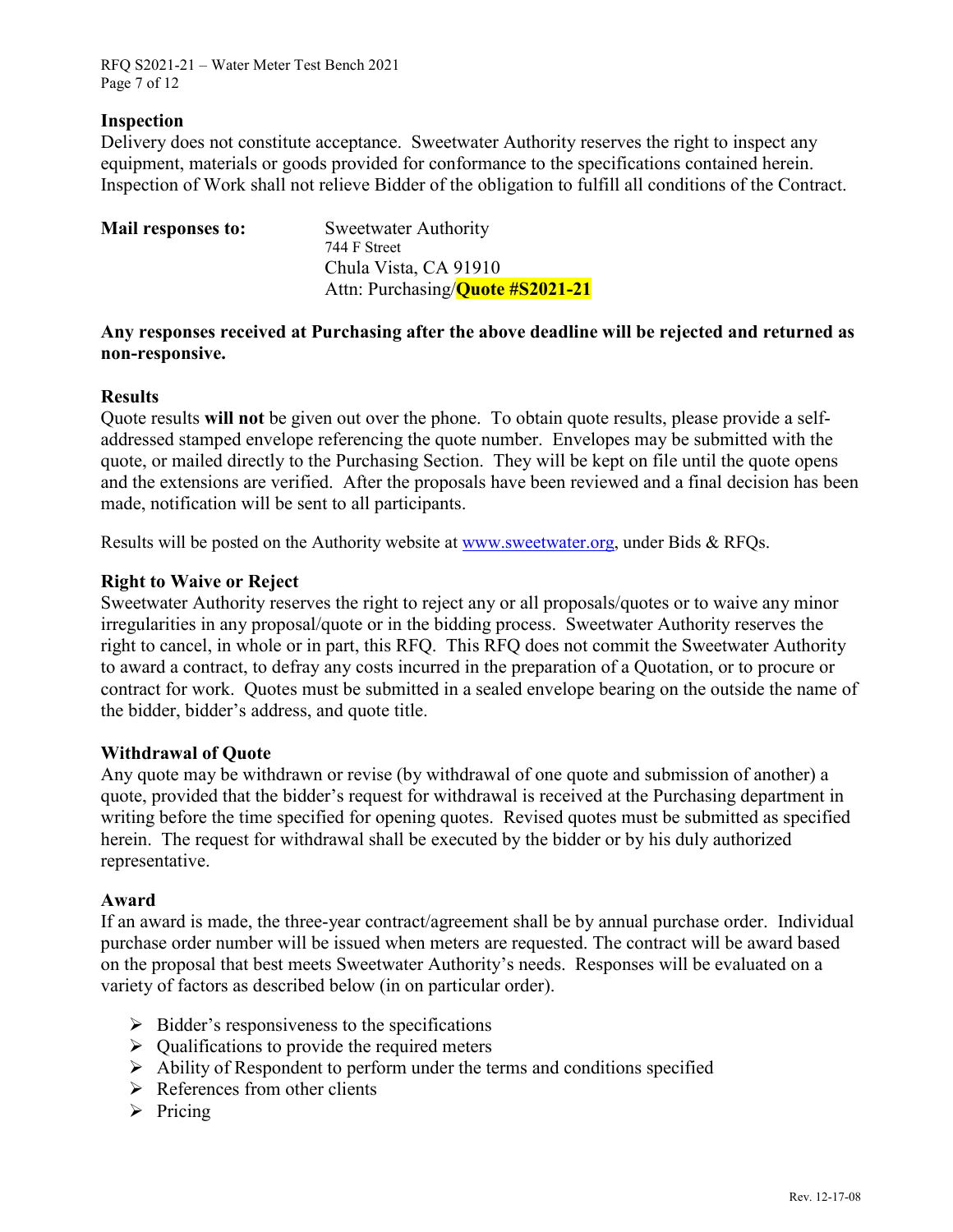RFQ S2021-21 – Water Meter Test Bench 2021 Page 8 of 12

### **Changes**

Authority may make changes, at any time, to the Goods or Services, including but not limited to, Authority's requirements and specifications, by giving written notification to Supplier. If such changes affect the cost of or the time to deliver or perform under this Contract, an equitable adjustment in price, delivery, or both will be made. No changes by Supplier shall be recognized unless agreed to in writing by an authorized agent of Authority. Any claims of Supplier for an adjustment in price, delivery, or both must be made in writing within fifteen (15) calendar days from the date of notification by Authority, or shall be waived. Under no circumstance should Supplier stop performance of this Contract as changed. Any change in the price necessitated by such change will be agreed upon between Authority and Supplier and such change will be authorized by a change order document signed by Authority and accepted by Supplier.

#### **Termination**

**A. Convenience:** With written notice stating the extent and effective date, Authority may terminate this Contract, in whole or in part, for convenience at any time without any further cost to Authority except for Goods or Services provided prior to the effective date of termination.

**B. Default:** If Supplier is in default of or willfully violates any of the conditions or covenants of this Contract, including refusal or failure to prosecute its obligations or any separable part thereof with diligence and in accordance with the schedule specified by the Purchase Order, or if Supplier should be adjudged a bankrupt, or if Supplier should make a general assignment for the benefit of Supplier's creditors, or if a receiver should be appointed on account of Supplier's insolvency, or Supplier or any of Supplier's subcontractors should violate any of the provisions of this Contract, Authority may serve written notice upon Supplier of Authority's intention to terminate this Contract. This notice of intent to terminate shall contain the reasons for such intention to terminate this Contract, and a statement to the effect that Supplier's right to perform this Contract shall cease and terminate upon the expiration of ten (10) days unless such violations have ceased and arrangements satisfactory to Authority have been made for correction of said violations. In such an event, Authority may: 1. Require immediate delivery of conforming Goods or require Supplier to repair nonconforming

Goods or re-perform nonconforming Services at Supplier's own expense to bring nonconforming Goods or Services into conformance;

2. Rework the nonconforming Goods or Services with Authority's staff or authorized representatives, including other contractors, to bring the Goods or Services into conformance and reduce the price paid to Supplier by Authority's cost;

3. Seek reimbursement or deduct from any payments due for any additional cost incurred including staff time to locate conforming Goods or Services, or otherwise related to Supplier's default. In addition to the above remedies, Authority may seek any other legal remedies available to it.

#### **Insurance Requirements:**

**Commercial General Liability and Automobile Liability Insurance -** Contractor shall provide and maintain the following commercial general liability and automobile liability insurance:

**Coverage -** Coverage for commercial general liability and automobile liability insurance shall be at least as broad as the following:

1. Insurance Services Office (ISO) Commercial General Liability Coverage (Occurrence Form CG 0001)

2. Insurance Services Office (ISO) Business Auto Coverage (Form CA 0001), covering Symbol 1 (any auto)

**Limits -** Contractor shall maintain limits no less than the following:

1. General Liability - One million dollars (\$1,000,000) per occurrence for bodily injury, personal injury and property damage. If Commercial General Liability Insurance or other form with a general aggregate limit or products-completed operations aggregate limit is used,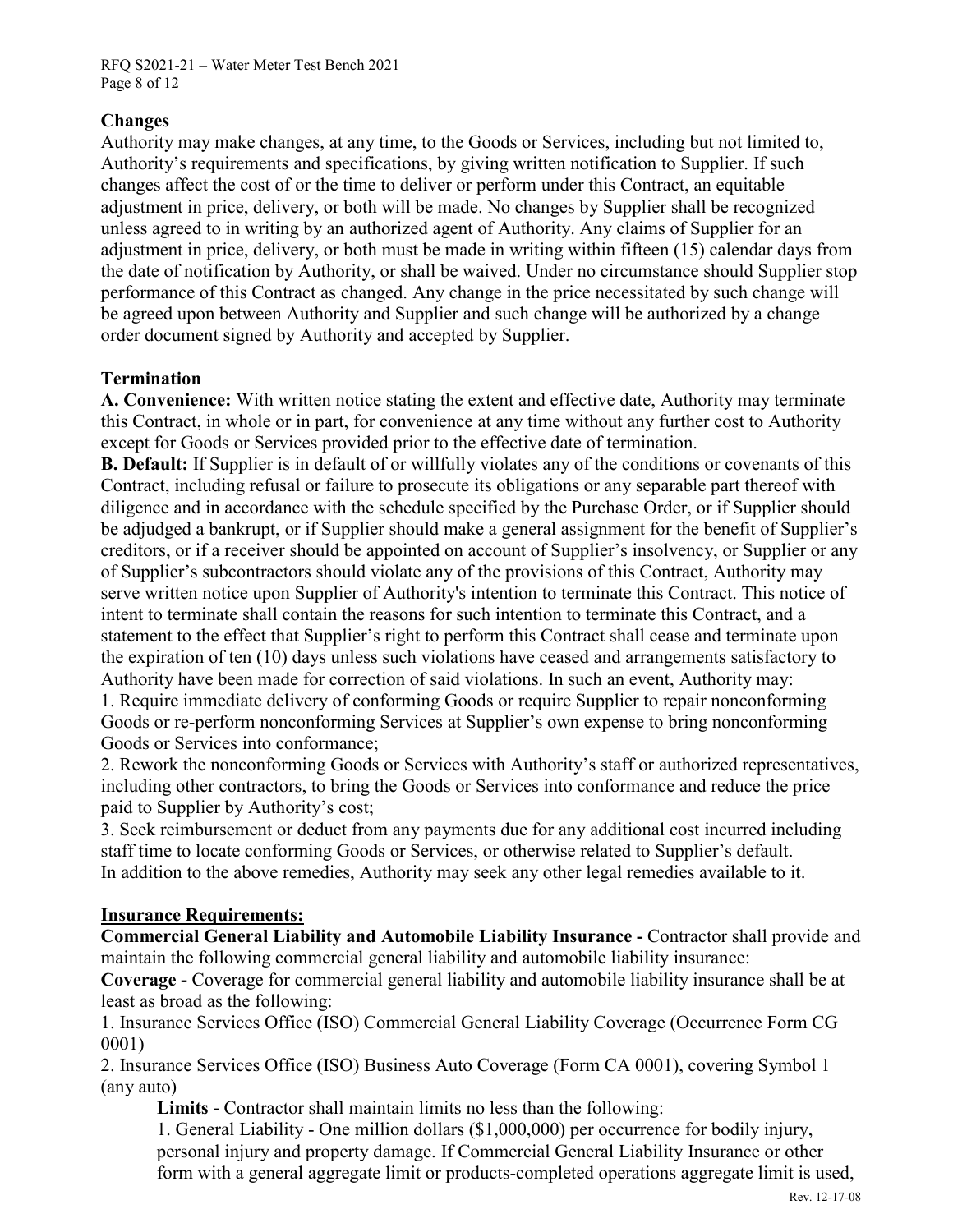RFQ S2021-21 – Water Meter Test Bench 2021 Page 9 of 12

> either the general aggregate limit shall apply separately to the project/location (with the ISO CG 2503, or ISO CG 2504, or insurer's equivalent endorsement provided to the Sweetwater Authority) or the general aggregate limit and products-completed operations aggregate limit shall be twice the required occurrence limit.

2. Automobile Liability - One million dollars (\$1,000,000) for bodily injury and property damage each accident limit.

**Required Provisions -** The general liability and automobile liability policies are to contain, or be endorsed to contain, the following provisions:

1. "*The Sweetwater Authority, its directors, officers, employees, and authorized volunteers*" are to be given insured status (via ISO endorsement CG 2010, CG 2033, or insurer's equivalent for general liability coverage) as respects: liability arising out of activities performed by or on behalf of Contractor; products and completed operations of Contractor; premises owned, occupied or used by Contractor; and automobiles owned, leased, hired or borrowed by Contractor. The coverage shall contain no special limitations on the scope of protection afforded to Authority, its directors, officers, employees, or authorized volunteers.

2. For any claims related to this project, *Contractor's insurance shall be primary insuranc*e as respects Authority, its directors, officers, employees, or authorized volunteers. Any insurance, selfinsurance, or other coverage maintained by Authority, its directors, officers, employees, or authorized volunteers shall not contribute to it.

3. Any failure to comply with reporting or other provisions of the policies including breaches of warranties shall not affect coverage provided to Authority, its directors, officers, employees, or authorized volunteers.

4. Contractor's insurance shall apply separately to each insured against whom claim is made or suit is brought, except with respect to the limits of the insurer's liability.

5. Each insurance policy required by this agreement shall state, or be endorsed to state, that coverage shall not be canceled by the insurance carrier or Contractor, except after thirty (30) days (ten (10) days for non-payment of premium) prior written notice by U.S. mail has been given to Authority.

Such liability insurance shall indemnify Contractor and his/her sub-contractors against loss from liability imposed by law upon, or assumed under contract by, Contractor or his/her sub-contractors for damages on account of such bodily injury (including death), property damage, personal injury, completed operations, and products liability.

The general liability policy shall cover bodily injury and property damage liability, owned and nonowned equipment, blanket contractual liability, completed operations liability, explosion, collapse, underground excavation, and removal of lateral support.

The automobile liability policy shall cover all owned, non-owned, and hired automobiles. All of the insurance shall be provided on policy forms and through companies satisfactory to Authority.

#### **Deductibles and Self-Insured Retentions**

Any deductible or self-insured retention must be declared to and approved by Authority. At the option of Authority, the insurer shall either reduce or eliminate such deductibles or self-insured retentions.

#### **Acceptability of Insurers**

Insurance is to be placed with insurers having a current A.M. Best rating of no less than A-: VII or equivalent or as otherwise approved by the Sweetwater Authority.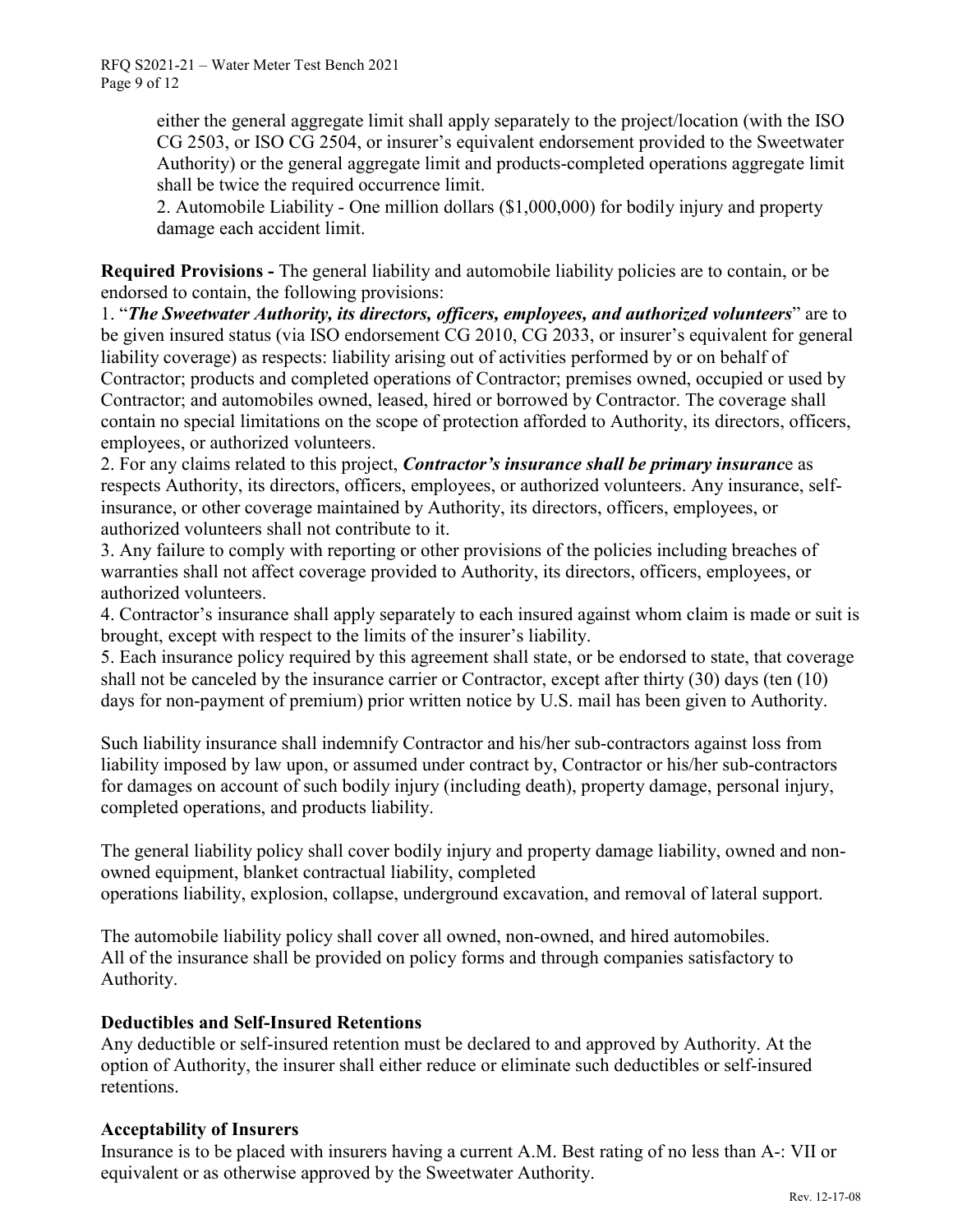RFQ S2021-21 – Water Meter Test Bench 2021 Page 10 of 12

#### **Workers' Compensation and Employer's Liability Insurance**

Contractor and all sub-contractors shall insure (or be a qualified self-insured) under the applicable laws relating to workers' compensation insurance, all of their employees working on or about the construction site, in accordance with the "Workers' Compensation and Insurance Act," Division IV of the Labor Code of the State of California and any Acts amendatory thereof. The Contractor shall provide employer's liability insurance with limits of no less than \$1,000,000 each accident, \$1,000,000 disease policy limit, and \$1,000,000 disease each employee.

**Pollution Liability Insurance.** If Supplier is transporting hazardous materials, Supplier shall provide pollution liability insurance of at least \$1,000,000 per occurrence and \$2,000,000 aggregate.

**Product Liability and/or Errors and Omissions Insurance.** If Supplier is also the manufacturer of the Goods, Supplier shall carry Product Liability and/or Errors and Omissions Insurance which covers the Goods with limits of not less than \$1,000,000.

#### **Evidences of Insurance**

Prior to execution of the agreement, the Contractor shall file with the Sweetwater Authority a certificate of insurance (Accord Form 25-S or equivalent) signed by the insurer's representative evidencing the coverage required by this agreement. Such evidence shall include an additional insured endorsement signed by the insurer's representative. Such evidence shall also include confirmation that coverage includes or has been modified to include Required Provisions 1-5.

The Contractor shall, upon demand of the Sweetwater Authority, deliver to the Sweetwater Authority such policy or policies of insurance and the receipts for payment of premiums thereon.

#### **Continuation of Coverage**

If any of the required coverage's expires during the term of this agreement, the Contractor shall deliver the renewal certificate(s) including the general liability additional insured endorsement to the Sweetwater Authority at least ten (10) days prior to the expiration date.

#### **Insurance for Sub-Contractors**

In the event that the Contractor employs other contractors (sub-contractors) as part of the work covered by this agreement, it shall be the Contractor's responsibility to require and confirm that each subcontractor meets the minimum insurance requirements specified above.

#### **Contract Labor**

Contractor shall be an independent contractor, but if contract laborers ("Job-Shoppers) are provided, Contractor is also the employer corporation. As such, Contractor is solely responsible for the payment of Federal, State, and Local taxes arising out of or in connection with performance of its employees' services hereunder, including but not limited to income tax withholdings, federal social security taxes (FICA), and unemployment taxes. In addition, Contractor must be responsible for Workers' Compensation, disability, and the like, and for all other obligations on its employee's behalf that may result from this agreement.